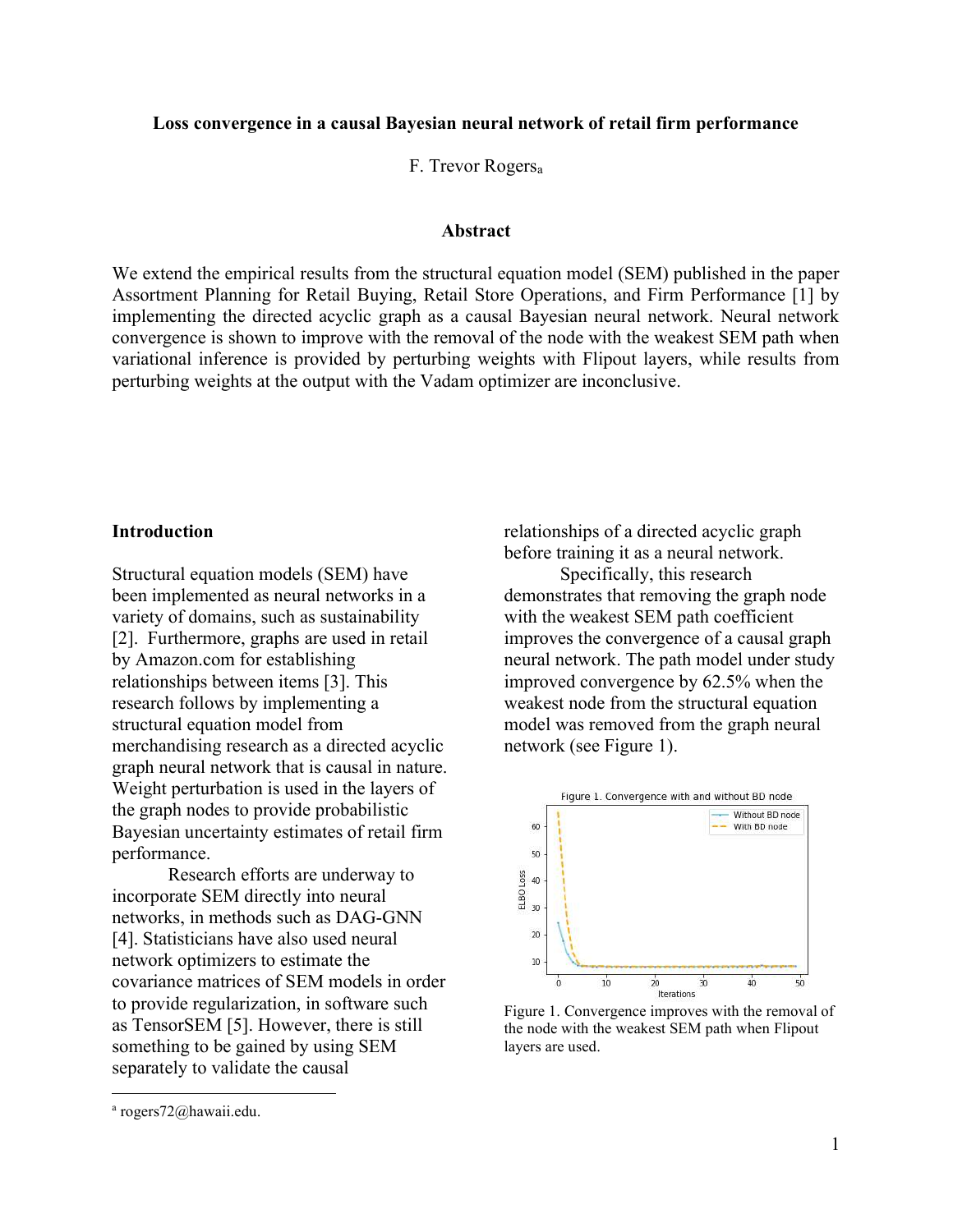In this manner, the path analysis provided by SEM validated the assumptions that directed acyclic graphs make about conditional independence between graph nodes, improving training. In turn, the Bayesian graph neural network can reciprocate by exploring the latent space of the model, such that the process of hyperparameter tuning helps to resolve issues of factor (feature) indeterminacy that emerge in SEM when the path analysis performs equally well with and without some of the features that contribute to a node.

#### From SEM to neural network

The graph structure of the data in this study is expressed by a pair of nested equation. The first describes the residual connections of the buyer demographics (BD) and store management (SM) nodes as they inform the assortment success (AS) node (with error). Equation (2) describes how (1), SM, BD and error all affect firm performance (FP):

$$
AS =_{\text{pathBD-AS}} BD +_{\text{pathSM-AS}} SM + e1_{\in}
$$
 (1)

$$
FP = AS +_{pathSM-FP}SM +_{pathBD-FP}BD + e2 \in (2)
$$

The relationship between these nested equations can be seen in Figure 2. In terms of graph structure, the SEM model constitutes two V-structures of nodes, or collider cases, that also share nodes in what is termed an 'immorality.' In both Vstructures, SM and BD both explain AS, while firm performance is also explained by SM and BD as well as AS.

These nested equations together form (3), the observed covariance matrix, which in turn is used with a model-implied covariance matrix (4) for SEM. Using the standard Jöreskog-Keesling-Wiley LISREL notation for SEM, these equations are expressed as:

$$
y = X\eta + \epsilon \tag{3}
$$

$$
\eta = \beta_0 \eta + \xi \tag{4}
$$

where  $X$  and  $y$  are the observed parameters of (1) and (2),  $\epsilon$  and  $\xi$  are uncorrelated error terms, and  $\eta$  is an endogenous random vector of interest for which SEM estimates  $\beta_0$ , the regression path weights in Figure 3, which shows weaker weights for the BD-AS and BD-FP paths.



Figure 2. The firm performance mode showing the paths from buyer demographics (BD) and store management (SM) to assortment success (AS) and then to firm performance (FP).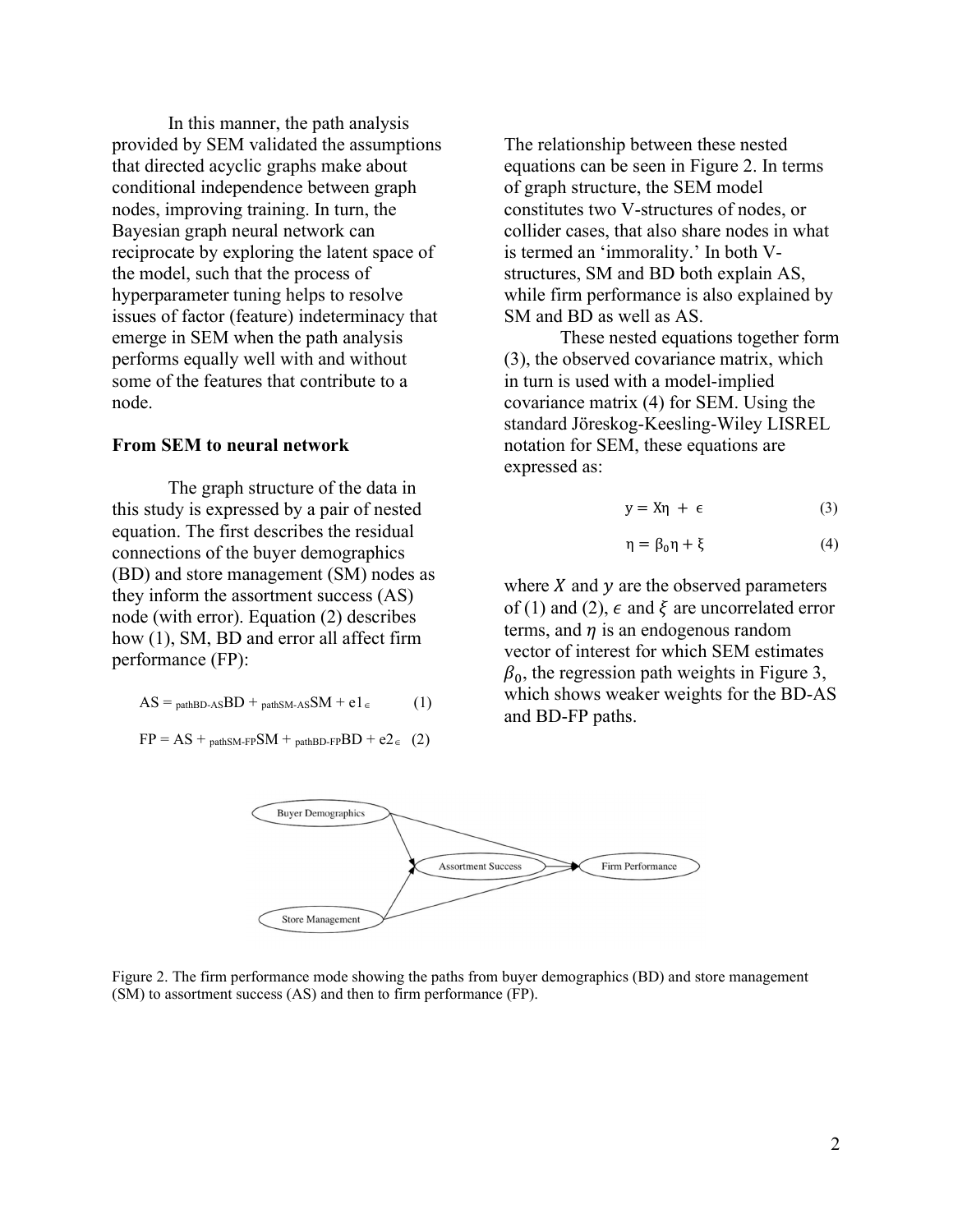

Figure 3. The structural equation model showing the paths from buyer demographics (BD) and store management (SM) to assortment success (AS) and then to firm performance (FP). The BD paths are the weakest path in the model. \*\*\* denotes statistical significance at the 0.001 level, \*\* = 0.01, and \* = 0.1.

When  $\eta$  is probabilistic in nature, SEM becomes a Bayesian network [6], such that y is now a probability distribution  $P(x)$ on X such that  $P(x)$  for all x sums to 1. The conditional probability for a single parentchild node of such a causal Bayesian network relationship is expressed with the summation:

$$
\sum_{x_i \in X} P(x_i | pa(x_{(i)})) = 1 \tag{5}
$$

where  $\beta_i$  becomes a vector of probabilities over all values of  $x_i$  from parent nodes  $pa(X(i))$  instead of a single regression path coefficient in SEM. When the causal Bayesian network becomes a causal Bayesian graph neural network, then using the graph network notation conventions of Bayesian neural networks from [7], the network is expressed as the product of the summations of (5) according to the density of the neurons in the parent node, creating a joint probability for all  $x_i$ :

$$
P(x_1, ..., x_n) = \prod_{i=1}^{n} P(x_i | pa(x_{\pi(i)}))
$$
 (6)

For  $x \in \mathbb{R}^n$ , where R is the feature vector for node *n* in graph G.  $(6)$  is estimated at each node in Figure 2, together predicting the uncertainty in the posterior distribution given the causal relationship between the nodes that has been validated by SEM.

As a preliminary to the SEM of the graph that validates the causal Bayesian neural network, factor analysis is conducted to reveal both eigenvalues as well as the percentage of variance explained of the variables, or the communality (see Table 1). Both of these measures denote the quality of the nodes in relation to each other, apart from the final path coefficients from estimating the structural equations in Figure 3. The AS and FP factors have two values each in table 1 since they were measured both in relation to the firms under study as well as their competitors.

| Factor group                 | Features per node | Eigenvalue | % of variance |
|------------------------------|-------------------|------------|---------------|
| AS (compared to sales plan)  |                   | 3.24       | 22.41         |
| AS (compared to competitors) |                   | $1.0\,$    | 23.27         |
| FP (compared to sales plan)  |                   | 0.73       | 24.21         |
| FP (compared to competitors) |                   | 0.61       | 22.04         |
| Retail store management (SM) |                   | 0.23       | 8.05          |
| Buyer demographics (BD)      | 39                | 0.182      | 0.03          |

Table 1. Factor analysis results again showing the weakness of the BD node in the eigenvalues as well as the proportion of the variance in FP explained by that node.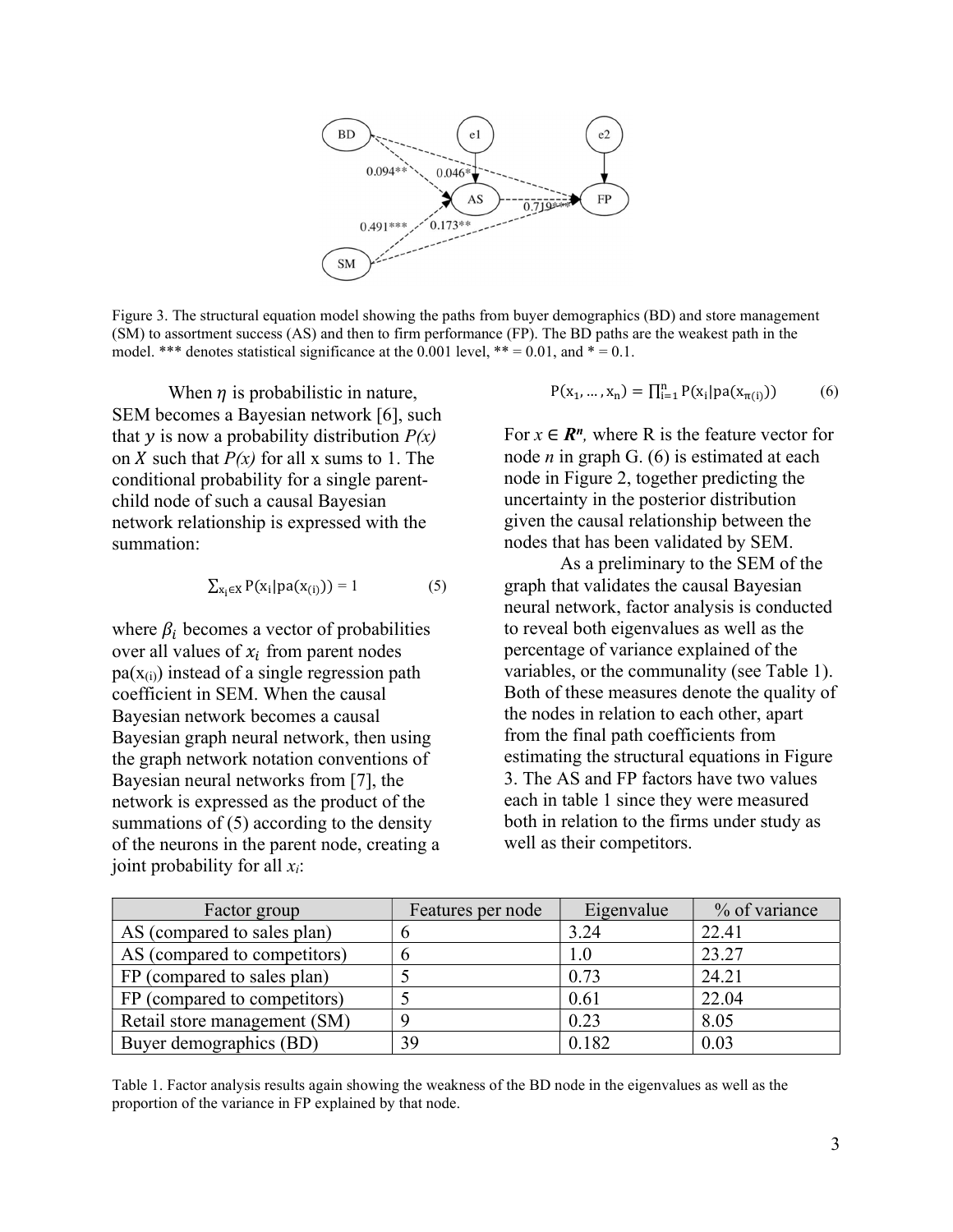Again, as also seen from the path weights of Figure 3, the eigenvalues of the BD node are much weaker than the other nodes. Because of this, the neural network is trained with and without BD to determine the effect of its removal.

#### Neural network

The path weights of the graph in Figure 3 are derived using R's Lavaan package for structural equation modeling. Here, the graph is implemented as a neural network using version 0.7.0 of Tensorflowprobability. Flipout layers are used that perturb weights with a random Rademacher and the Kullback-Leibler divergence to produce probabilistic uncertainty estimates [8]. For comparison, a variant of Kingma and Ba's Adam optimizer is also used [9]. The Vadam optimizer perturbs weights without the KL divergence at the output layer [10].

To create a directed acyclic graph neural network from the structural equations, a neural network is created for each of equations (1) and (2). The two Vstructured networks are combined together in a connected double-chevron architecture, where the output of  $(2)$  is the input of  $(3)$ and the same batch-wise inputs from SM and BD are used simultaneously in each neural network during training. Both neural networks also have their own loss function and optimizer, the losses of which are summed for the final output layer. The loss functions for both V-structures are the negative log likelihood losses to which the Kullback-Leibler divergences from the Flipout layers in each V-structure are added to form the evidence lower-bound (ELBO) loss. Both KL losses are scaled by 1/n, where n is the normalizing constant of the number of observations in training data.

In addition, some changes are made to the graph in Figure 1. Extra Flipout layers are added to accommodate learning wherever there is input from the BD features since nominal categorical encoding required that those 12 features be expanded to 39 features. In addition, the inputs of SM and BD are concatenated together in the first Vstructure, and again with the output of that V-structure to predict firm performance. Concatenation is used following guidance on combining inputs in graph neural networks from [11], where performance improved using concatenation layers instead of merging layers. Finally, because the five firm performance predictors are all ordinal and similarly scaled, the linear combination of those predictors is used for the sake of computational simplicity.

The distribution of FP values roughly follows a Weibull distribution with some missingness one and two standard deviations above the mean, but a Gaussian distribution performed better in practice. Therefore, the output layers for each neural network are non-negative Gaussian distributions with a learnable tuning parameter that affects the mean and the standard deviation of the output distribution, which is initially mean centered at 25, the midpoint of the absolute ordinal scale for FP. The resulting neural network is tuned using the Hyperas wrapper for the Hyperopt hyperparameter tuning library [12].

In both V-structures of the causal graph neural network, the input size is used as the central hyperparameter value for layer density with two higher and lower values added to the search space, offering the potential for layers that are denser or narrower than the input by several neurons. The choices made by Hyperas during the tuning process reveal information about the factor indeterminacy of the SEM graph model that are not revealed by conventional statistical methods. If Hyperas determines that the optimal node density is wider than the feature input, that indicates greater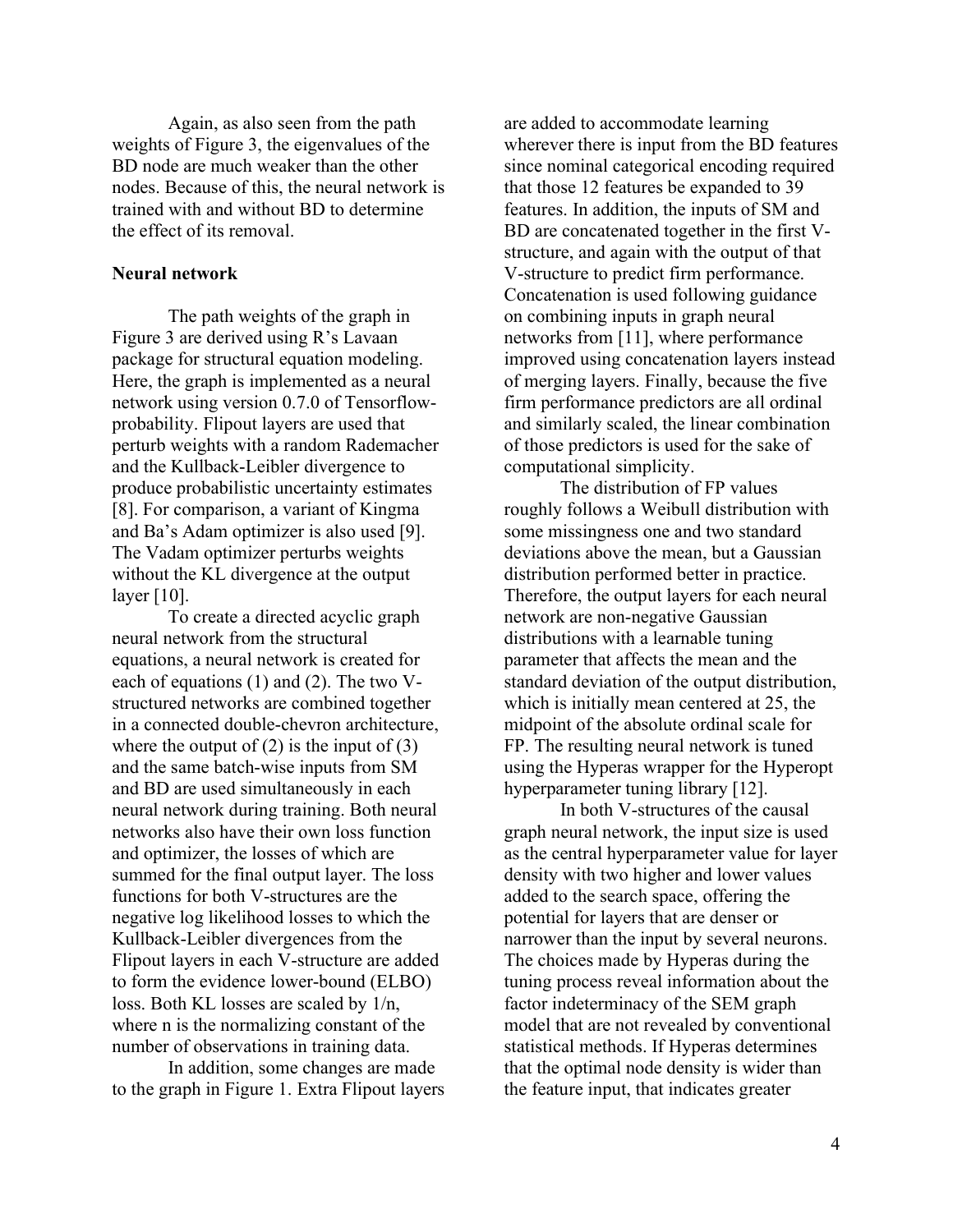

Figure 4. The neural network architecture chosen by Hyperas

aleotoric uncertainty and possible missing latent variables in the graph structure, resolving issues of factor indeterminacy in the SEM. In addition to node density, the Adam optimizers are also tuned by learning rate with ranges between 0.01 and 0.1, where values just greater than 0.01 are chosen. ReLU are used by default. Figure 4 has the architecture chosen by Hyperas.

## Node Permutation

The choices in Figure 4 indicate that for both neural networks, the chosen input layer widths are narrower than the input sizes. This indicates less aleotoric uncertainty in the data and that additional features are not

necessary to predict retail firm performance. This architecture was subsequently trained for 50 epochs with 10 repetitions of 10-fold repeated holdout validation and a batch size  $of 4.$ 

To test the factor indeterminacy suggested by the structural equation model, the architecture was trained without the weakest node by path weights, the BD node. To test the variational inference provided by KL divergences from the weight perturbation in the Flipout layers, alternate neural networks are specified that replace the Flipout layers with normal dense layers and replace each of the Adam optimizers with Vadam optimizers that perturbs weights at the output layer instead of in the middle layers. Vadam is scaled using the training set size, and uses a prior distribution precision of 0.1, a slightly informative prior precision used in the ablation tests of [6]. It was trained using one Monte Carlo sample to match Flipout, though more samples are advised.

# **Results**

Table 2 reports the lowest losses from the repeated holdout cross-validation with Flipout. The results show almost no difference in loss from the removal of any single node. However, Figure 5 shows that the model converged to a solution more quickly when the BD node was removed, with initial epoch loss dropping 62.5%.

| Results |       |       |                |       |  |  |
|---------|-------|-------|----------------|-------|--|--|
|         | Full  | No    | N <sub>o</sub> | No    |  |  |
|         | model | BD    | <b>SM</b>      | AS    |  |  |
| Flipout | 8.19  | 8.15  | 8.03           | 8.04  |  |  |
| Vadam   | 10.05 | 10.41 | 10.20          | 10.25 |  |  |
| Both    | 7.73  | 7.73  | 7.72           | 7.73  |  |  |

Table 2. Reported validation loss as represented by the predicted tuning parameter for the mean and standard deviation of the output probability distribution.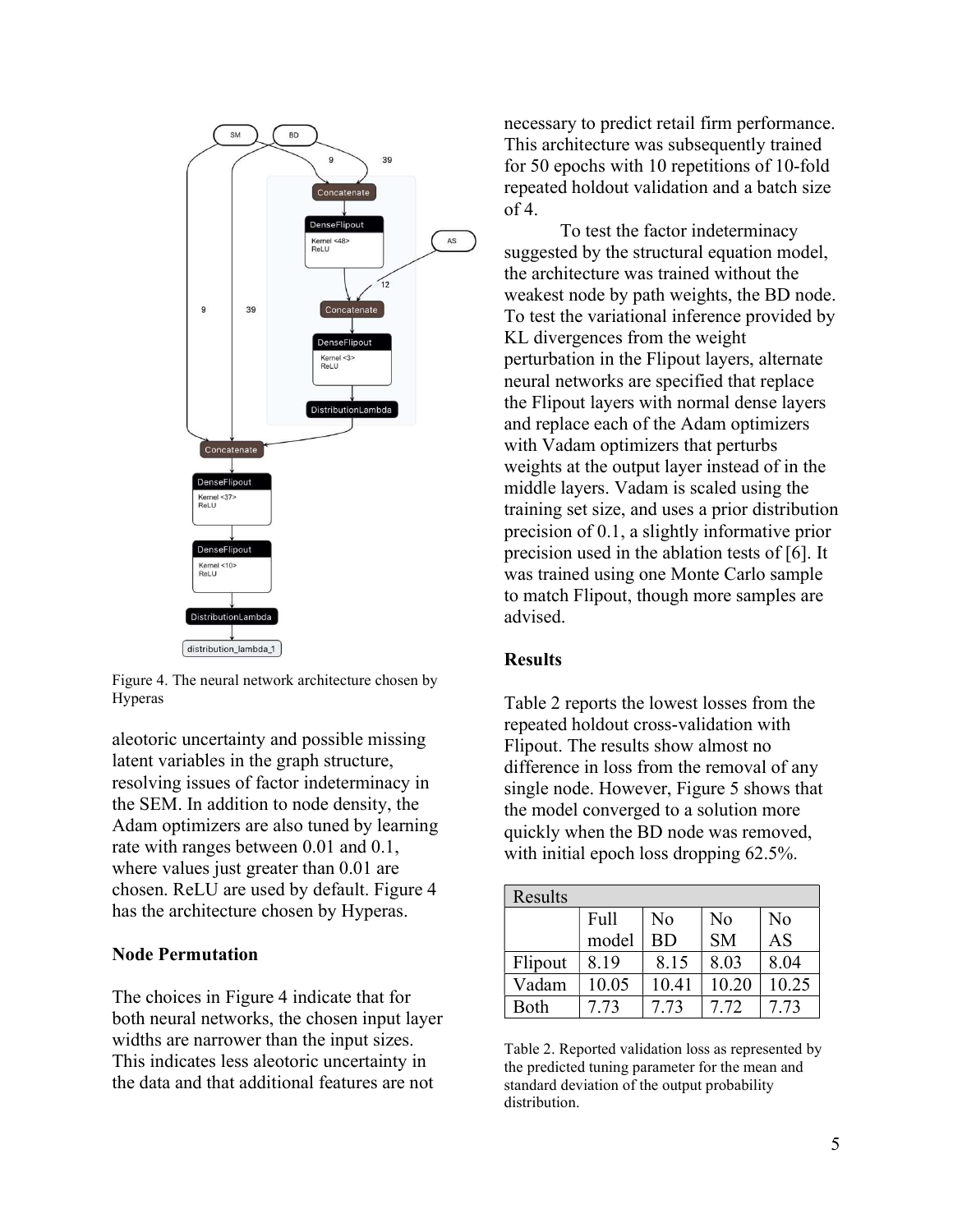Loss vs. Iterations



Figure 5. Loss over 50 iterations for the results from table 2. ELBO loss is reported for Flipout and Flipout/Vadam. The upper-left plot is Figure 1.

This indicates that the benefits of removing the node with the weakest SEM path weights are in the improvement of loss convergence.

For comparison, Figure 5 also shows the losses of the neural network when the SM or AS nodes are removed from the neural network against the loss of the full network, and when these losses are from the use of Flipout, the use of Vadam, and the use of both Flipout and Vadam together. The proportional differences in convergence from the removal of the AS and SM nodes can immediately be seen for the main results using Flipout. The losses from the use of Flipout are also initially higher than that of the models estimated using Vadam. This can primarily be attributed to the Kullback-Leibler divergences from each layer that are added together with the total loss from the

Flipout layers, forming the Evidence Lower-Bound loss (ELBO).

When the Vadam optimizer is used alone, the neural network converges quickly but loss increases immediately afterwards, and convergence suffers from the removal of the node instead of improving. This could largely be attributed to lower amount of variation added by Vadam, which only perturbs weights at the output layer and does so without the KL divergence and only with Monte Carlo sampling. Only one sample was used to match Flipout for comparison, and many more samples are clearly needed to provide weight perturbance comparable to that provided by Flipout.

Combined with Flipout layers, Vadam instead seems to work as a regularizer for the weight perturbance from the Flipout layers, and in comparison with the results using Flipout layers alone, this